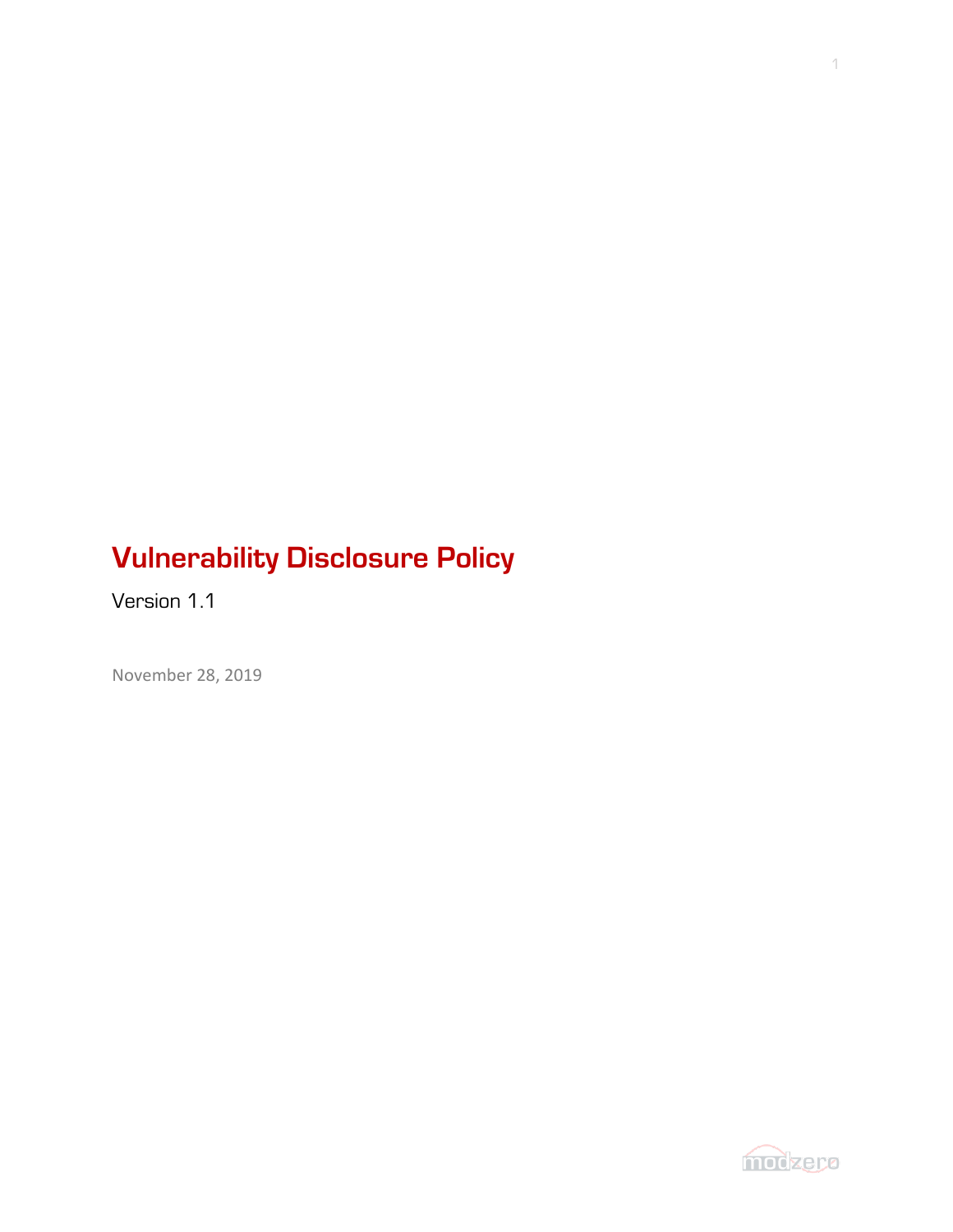### **Disclosure Policy**

We believe that vulnerability disclosure is a two-way street. Vendors, as well as researchers, must act responsibly. This is why modzero adheres to a **90-day** disclosure deadline. We notify vendors of vulnerabilities immediately, with details shared in public with the defensive community after 90 days, or sooner if the vendor releases a fix. That deadline can vary in the following ways:

- 1) If a deadline is due to expire on a weekend, Swiss or German public holiday, the deadline will be moved to the next normal work day.
- 2) If the vendor does not respond to multiple contact attempts during the first 14 days after initial notification, we will disclose information about the vulnerabilities immediately.
- 3) Before the 90-day deadline has expired, if a vendor lets us know that a patch is scheduled for release on a specific day that will fall within 14 days following the deadline, we will delay the public disclosure until the availability of the patch.
- 4) When we observe a previously unknown and unpatched vulnerability in software under active exploitation (a "0-day"/Zero-day), we believe that more urgent action—within 7 days—is appropriate. The reason for this special designation is that each day an actively exploited vulnerability remains undisclosed to the public and unpatched, more devices or accounts will be compromised. Seven days is an aggressive timeline and may be too short for some vendors to update their products, but it should be enough time to publish advice about possible mitigations, such as temporarily disabling a service, restricting access, or contacting the vendor for more information. As a result, after 7 days have elapsed without a patch or advisory, we will support researchers making details available so that users can take steps to protect themselves.

As always, we reserve the right to bring deadlines forwards or backwards based on extreme circumstances. We remain committed to treating all vendors strictly equally. modzero expects to be held to the same standard.

This policy is strongly in line with our desire to improve industry response times to security bugs, but also results in softer landings for bugs marginally over deadline. Creating pressure towards more reasonably-timed fixes will result in smaller windows of opportunity for blackhats to abuse vulnerabilities. In our opinion, vulnerability disclosure policies such as ours result in greater overall safety for users of the Internet.

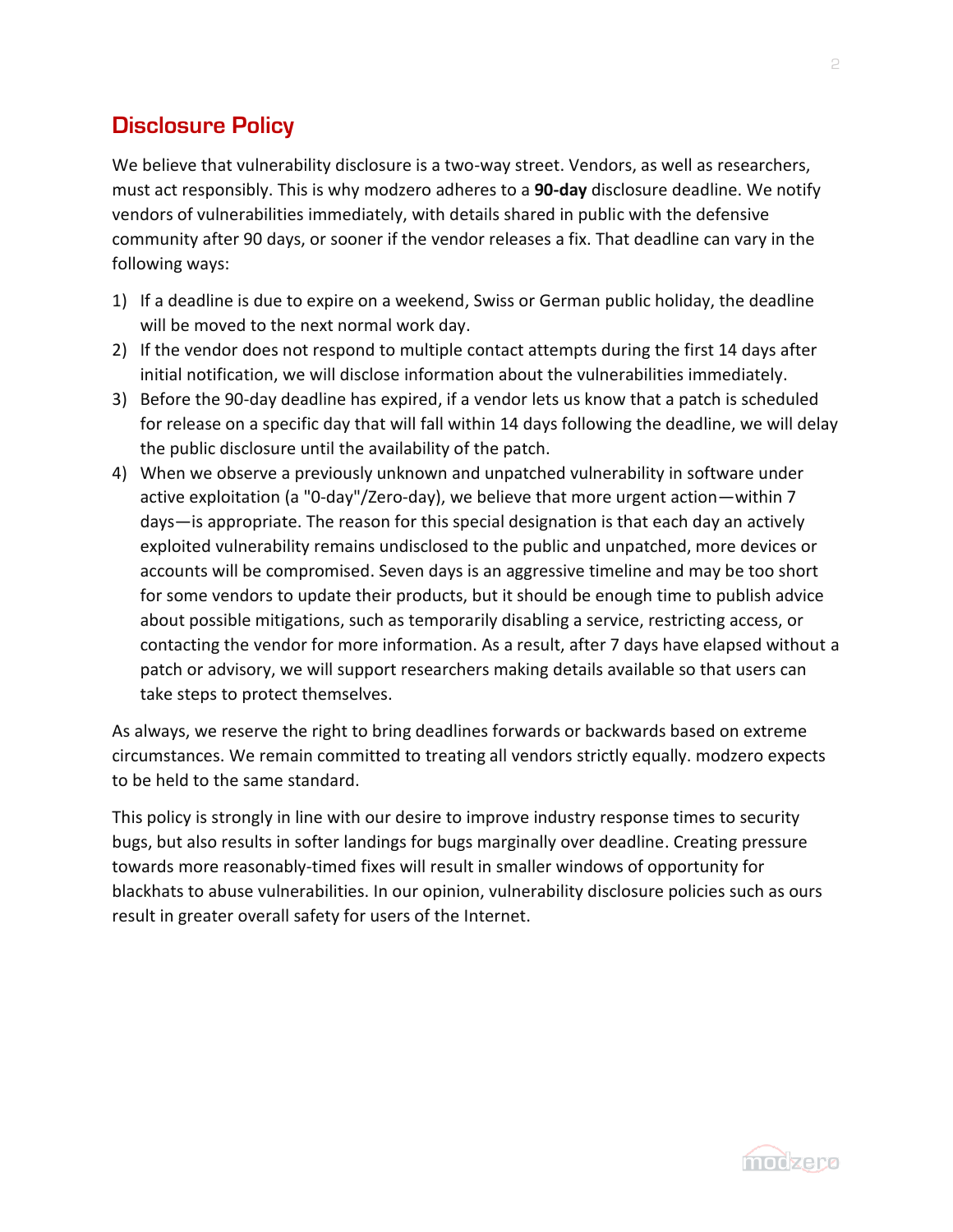# **FAQ**

This FAQ is based on Google's Project Zero Vulnerability Disclosure FAQ<sup>1</sup>. modzero essentially shares the same views and experiences while dealing with vendors. Therefore, most of the FAQ is taken verbatim from Project Zero.

#### **What is modzero's 90-day disclosure deadline policy?**

When modzero finds a new vulnerability, we send a detailed technical description of the issue to the relevant vendor or open source project. This initial vulnerability report includes the following statement:

*"This bug is subject to a 90-day disclosure deadline. After 90 days elapse or a patch has been made broadly available (whichever is earlier), the bug report will become visible to the public."*

Our expectation is that the developer will fix the security vulnerability within 90 days. modzero won't publicly discuss details about the vulnerability until the issue has been fixed, or until 90 days pass without a patch being made available to users, whichever is earlier.

#### **What happens if a patch isn't broadly available after 90 days?**

If the patch is expected to arrive within 14 days of the deadline expiring, then modzero can offer an extension. We implemented a 14-day grace extension after receiving some good feedback from other vendors. If the timing is awkward, for example, where a vendor's scheduled monthly patch release is due two days after the deadline expiry date, we may agree that a clearly defined grace extension is a reasonable compromise for this situation.

If we don't think a fix will be ready within 14 days, then we use the original 90-day deadline as the time of disclosure. That means we grant a 14-day grace extension when there's a commitment by the developer to ship a fix within the 14-day grace period.

#### **When does modzero disclose a vulnerability after 14 days of initial notification?**

In case the vendor is non-responsive to multiple attempts of contact, the vulnerability and its details will be made public after this initial 14-day deadline. We do this to urge the vendor to acknowledge the vulnerability and initiate a discussion.

#### **How does modzero publicly disclose a vulnerability?**

Initially, all of our bug reports are restricted so that only modzero employees can see the technical content. When it's time to disclose, the technical description of the vulnerability will become publicly accessible, for example, by publishing it on a webserver.



<sup>1</sup> https://googleprojectzero.blogspot.com/p/vulnerability-disclosure-faq.html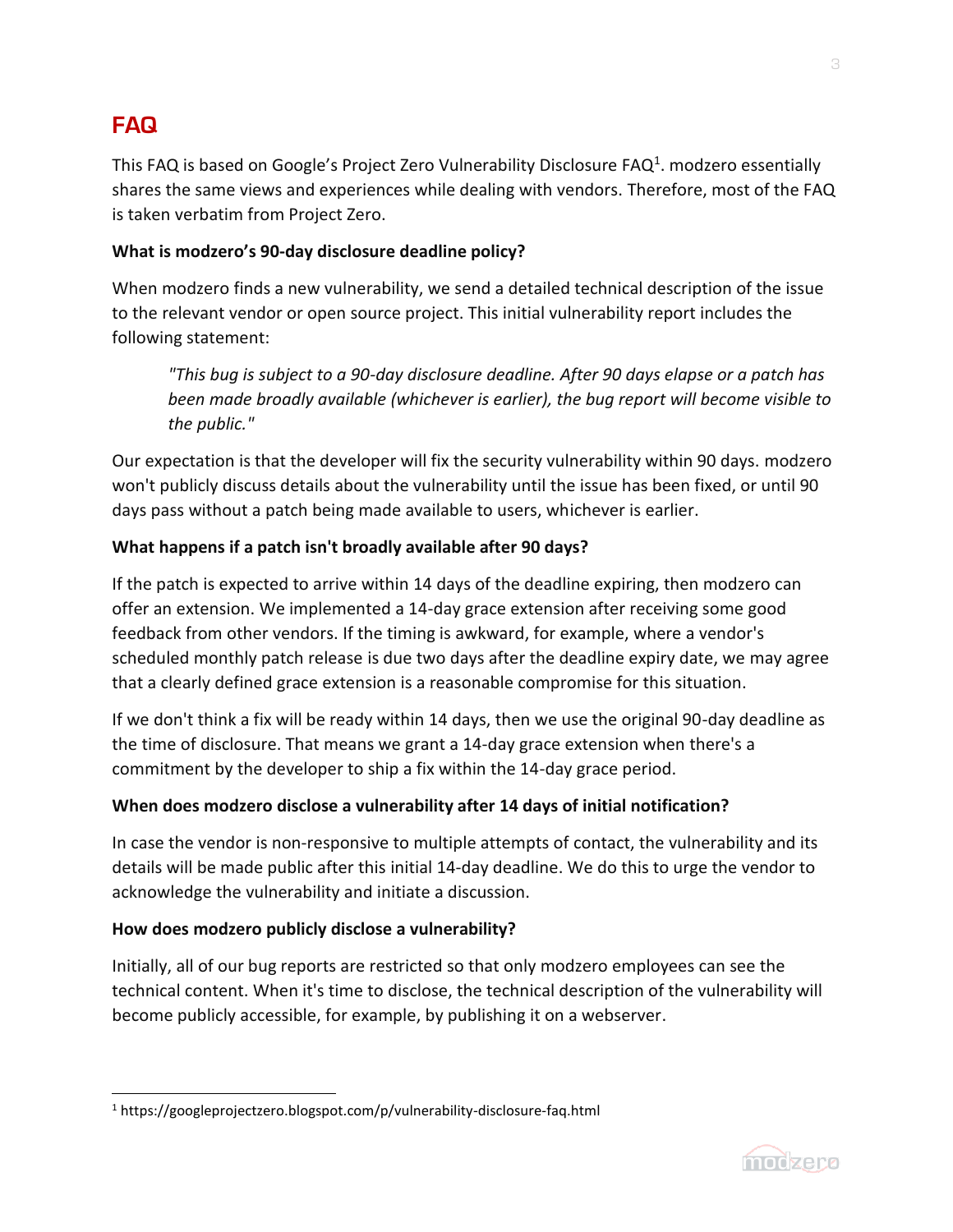If the disclosure happens because of a missed deadline, the "Deadline-Exceeded" label is used. If the 14-day grace extension was applied, the bug will have the "Deadline-Grace" label.

#### **Why are disclosure deadlines necessary?**

We were concerned that patches were taking a long time to be developed and released to users, and we felt that disclosure deadlines set up the right balance of incentives.

Software vendors have responded to disclosure deadlines in a way that other options were historically unable to accomplish. Prior to modzero our researchers had tried a number of different disclosure policies, such as coordinated vulnerability disclosure. Coordinated vulnerability disclosure is premised on the idea that any public disclosure prior to a fix being released unnecessarily exposes users to malicious attacks, and so the vendor should always set the time frame for disclosure.

We used this model of disclosure for over a decade, and the results weren't particularly compelling. Many fixes took over six months to be released, while some of our vulnerability reports went unfixed entirely. We were optimistic that vendors could do better, but we weren't seeing the improvements to internal triage, patch development, testing, and release processes that we knew would provide the most benefit to users.

But why do slow patch timelines matter? If you assume that only the vendor and the reporter have knowledge of the vulnerability, then the issue can be fixed without urgency. However, we increasingly have evidence that offensive attackers are finding (or acquiring) many of the same vulnerabilities that defensive security researchers are reporting.

We can't know for sure when a security bug we have reported has previously been found by an attacker (recent attempts to quantify the rate of bug collision can be found for example at RAND<sup>2</sup> and at the Belfer Center<sup>3</sup>), but we know that it happens regularly enough to factor into our disclosure policy. We think that our policy introduces an appropriate level of urgency into the vulnerability remediation process.

Essentially, disclosure deadlines are a way for security researchers to set expectations and provide a clear incentive for vendors and open source projects to improve their vulnerability remediation efforts. We tried to calibrate our disclosure timeframes to be ambitious, fair, and realistically achievable.

While every vulnerability disclosure policy has certain pros and cons, modzero has concluded that a 90-day disclosure deadline policy is currently the best option available for user security. Based on our experiences with using this policy, we can say that we're very satisfied with the results. No one at modzero is happy when a deadline is missed, but a consistent and fair approach to enforcing disclosure deadlines goes a long way.



<sup>&</sup>lt;sup>2</sup> https://www.rand.org/pubs/research\_reports/RR1751.html

<sup>3</sup> https://www.belfercenter.org/publication/taking-stock-estimating-vulnerability-rediscovery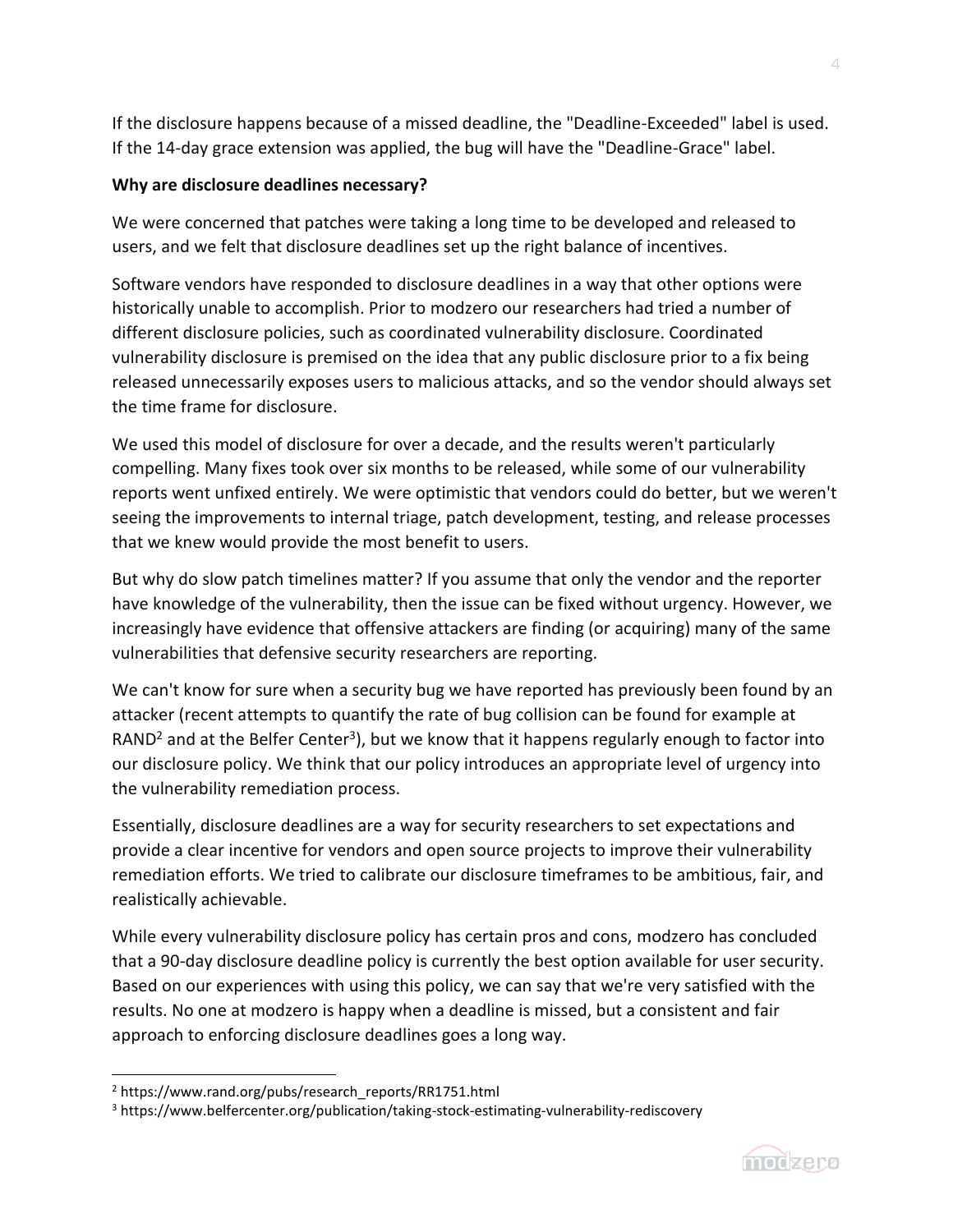#### **Doesn't disclosing a vulnerability when there's no fix endanger users?**

The answer is counterintuitive at first: disclosing a small number of unfixed vulnerabilities doesn't meaningfully increase or decrease attacker capability. Our "deadline-based" disclosures have a neutral short-term effect on attacker capability.

We certainly know that there are groups and individuals that are waiting to use public attacks to harm users (like exploit kit authors), but we also know that the cost of turning a typical vulnerability report into a practical real-world attack is non-trivial.

Since modzero typically discloses only one part of an exploit chain, attackers need to perform substantial additional research and development to complete the exploit and make it reliable. Any attacker with the resources and technical skills to turn a bug report into a reliable exploit chain would usually be able to build a similar exploit chain even if we had never disclosed the bug. They would either have the ability to find and exploit their own 0day vulnerabilities, or have access to a range of other interchangeable bugs (e. g. other fixed/disclosed bugs from the past weeks/months).

Also, the window of exposure between disclosure and a fix being released is very small, i. e., a patch usually arrives shortly after a deadline is missed, and the attacker's risk of detection increases rapidly from the point of disclosure.

For any attackers that are willing to exploit publicly disclosed bugs (despite the increased risk of failure or detection), there currently seems to be two alternative options that are preferred for their cost-effectiveness:

- 1) Waiting for disclosed bugs that require only a small amount of additional research and development (design flaws and logic bugs, or other easily exploitable conditions); or
- 2) Waiting for a fully developed and reliable exploit to be leaked (typically when a targeted exploit attempt using 0day is detected).

All of this means that there isn't a substantial difference between deadline enforced disclosures or our normal post-patch disclosure in terms of the observed rates of "opportunistic reuse" by attackers. If most bugs are fixed in a reasonable timeframe (i. e. less than 90 days), then we are only enforcing the deadline on a very small number of unfixed cases. And if disclosing a handful of unfixed vulnerabilities doesn't substantially help attackers in the short-term, but does lead to the demonstrated long term benefits of shortened patch timelines and more frequent patching cycles, then it would follow that a deadline-based disclosure policy is good for user security overall.

#### **Why do you disclose technical details about a bug when it's fixed?**

We think there's tremendous long-term benefit in publishing details about research methodologies and results. We use discussions about vulnerabilities and exploits to drive a pipeline of work on structural improvements to software and hardware security: attack surface

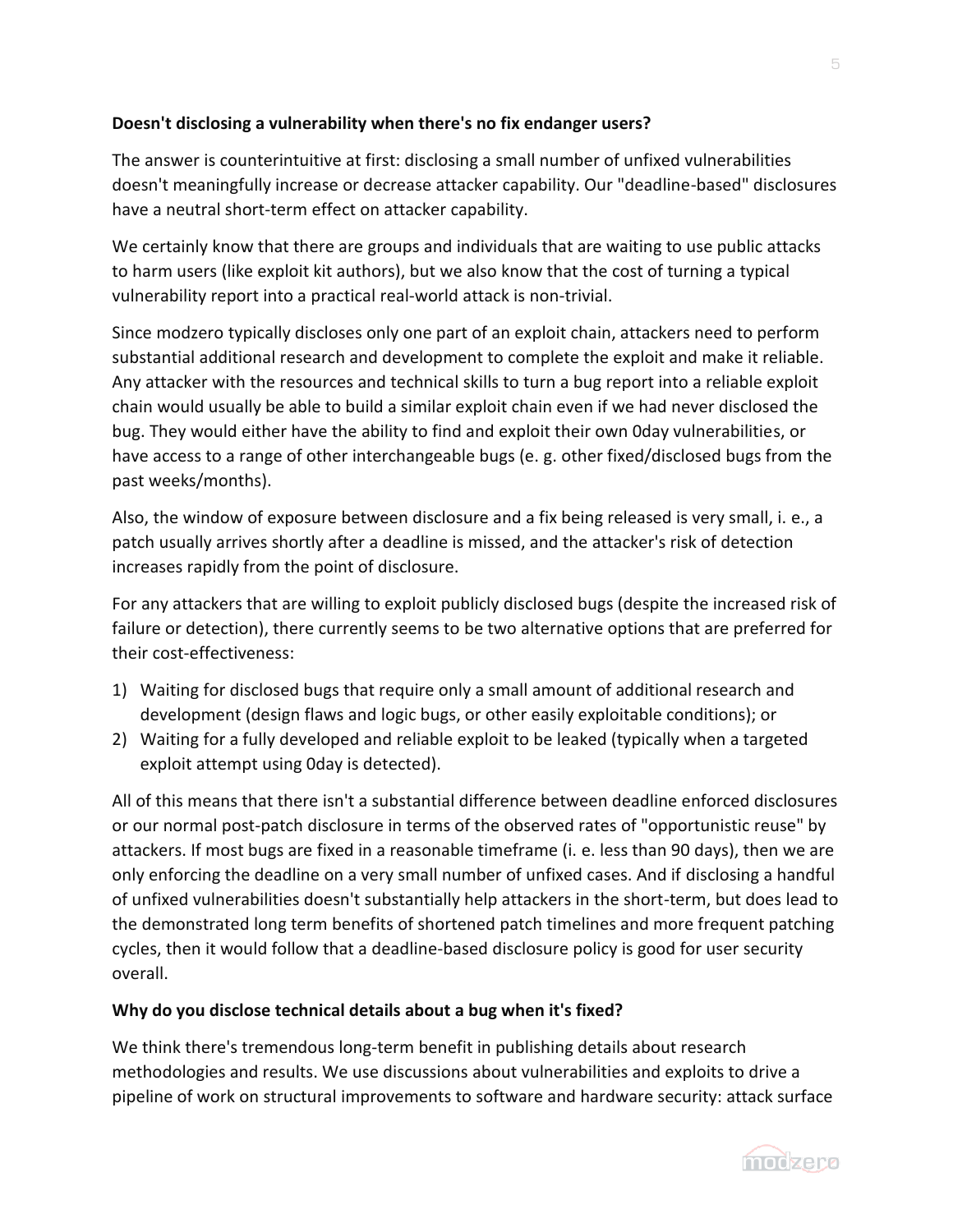reduction, exploit mitigations, improved sandboxing, fixing bug classes, and improving the state of public security research.

We're also big believers in the educational benefits of sharing results and insights, and we hope that our blog posts and technical reports can provide a pathway for new researchers to join the security community. Additionally, we want to share our insights and areas of focus with other security experts in order to drive attention towards important attack surfaces, and to encourage more researchers to share their own results.

Information about how a modern exploit works is extremely valuable, and increasingly there are incentives for offensive practitioners to withhold this information from other security researchers, developers, and the public. To counter this shift towards privately held attack research, we think that encouraging high-quality public research on modern attacks is a key part of building a better ecosystem of well-informed defenders.

#### **Why do you release information about the vulnerability so quickly after a fix is released?**

It's a tricky balance, but in essence we want to even the playing field.

Attackers have a clear incentive to spend time analyzing security patches in order to learn about vulnerabilities (both through source code review and binary reverse engineering), and they'll quickly establish the full details even if the vendor and researcher attempt to withhold technical data.

Since the utility of information about vulnerabilities is very different for defenders vs attackers, we don't expect that defenders can typically afford to do the same depth of analysis as attackers. The feedback that we get from defenders is that they want more information about the risks that they and their users face.

The information that we release can commonly be used by defenders to immediately improve defenses, testing the accuracy of bug fixes, and can always be used to make informed decisions about patch adoption or short-term mitigations.

Timely information also generates a level of momentum and excitement in the security research community. We aim to harness this to drive follow-up research and to motivate discussions about long-term structural improvements to security, an opportunity that would otherwise be lost. Overall, we think that prompt disclosure of details about fixed bugs favors defenders more than it favors attackers.

#### **How do you decide who to report a vulnerability to?**

We think that vulnerability reports should be communicated directly to the vendor or open source project that is responsible for developing the fix. Generally, we use an official point of contact for security bug reports (e. g., an email address or issue tracker) and we follow each

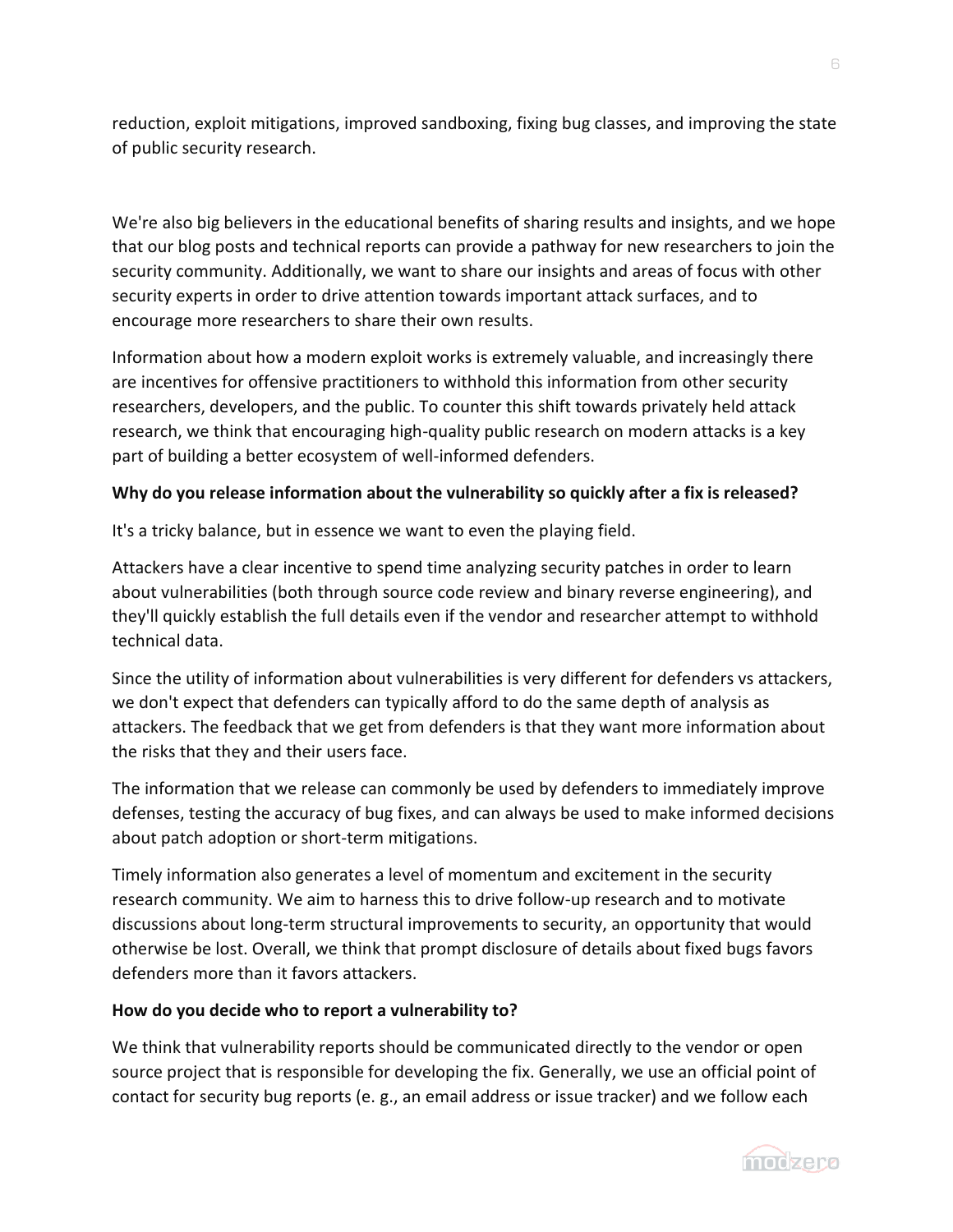project's documented process for handling security bugs until a bug is fixed or a disclosure deadline has passed.

Sometimes we get asked to share our vulnerability reports with third parties, such as organizations that are affected by the vulnerability. By default, we decline these requests, and we generally ask that vendors refrain from sharing our vulnerability reports with third parties unnecessarily. Others have observed several unintended outcomes from vulnerability sharing under embargo arrangements, such as: increased risk of leaks, slower patch release cycles, and inconsistent criteria for inclusion.

#### **Do you ever help software vendors or open source projects fix the issues you report?**

Absolutely! We want to be involved as much as possible in the patch development process, and encourage vendors to collaborate with our researchers to make sure patches are correct and complete. We often directly suggest a source code patch that will resolve the underlying bug, but for complex cases we will typically work with the software maintainer to develop and verify a correct fix.

modzero employees are always available to provide feedback during the patch development process—an extra pair of eyes on a security patch can make a big difference, so we encourage vendors to reach out to our researchers if they have any questions or ideas that they'd like to discuss further. There have been several occasions where the initial patch was incomplete or inadvertently introduced another vulnerability, and we've happily worked with the maintainer/vendor to come up with a correct fix.

We often include additional guidance about opportunities for code hardening, attack surface reduction, design improvements, testing and so on. This often results in structural improvements above-and-beyond an individual bug fix. Collaborating on these structural improvements is a specific goal for modzero, and is seen as an important long-term component of our work.

#### **Would you recommend other security researchers use a disclosure deadline policy?**

Yes, we'd encourage other security researchers to use disclosure deadlines as well.

We think that industry practices will improve as more researchers start to include timeline expectations in their bug reports. There are many good reasons why a security researcher might choose not to adopt a disclosure deadline policy on their bug reports, but overall, we've seen many positive outcomes from adopting disclosure deadlines and we can certainly recommend it to other security researchers.

We understand that some software vendors have chosen to prioritize these vulnerability reports at the expense of other vulnerability reports that don't have a specific disclosure timeline. As more security researchers apply deadlines, we're expecting software vendors to



modzero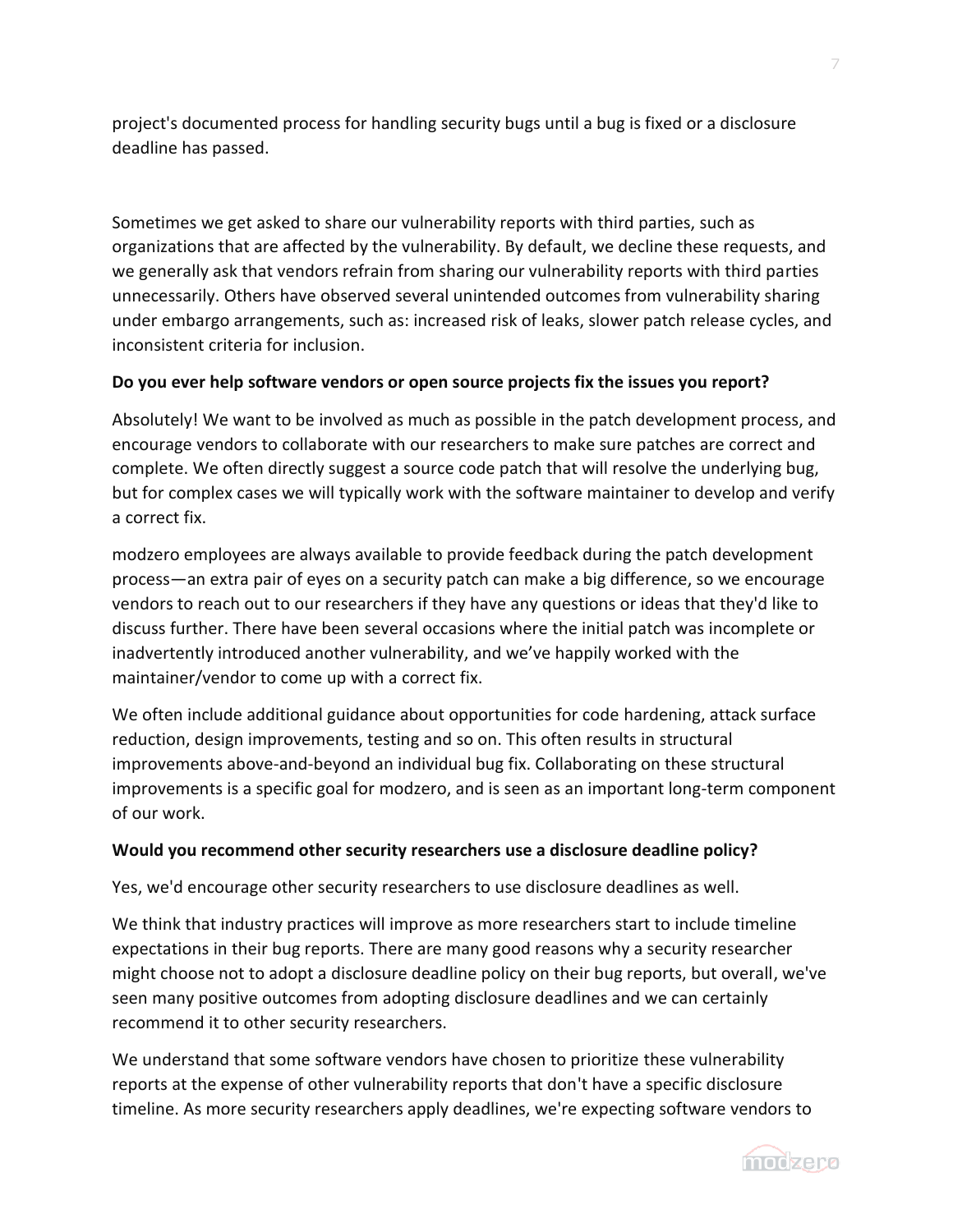prioritize bug fixes based on overall impact and to invest appropriately to ensure that all important security issues can be fixed in a timely manner, and we think that would be a step in the right direction for user security.

#### **What do you do if a vendor says a bug is invalid, or says that they cannot, or will not, fix it?**

If we report an issue and the vendor indicates that they won't be issuing a patch, then we publish the technical details for discussion with a status of *"WontFix"* and include an additional technical assessment of the developer's response.

In essence we shift from treating the bug report as a vulnerability (where the rules of vulnerability disclosure apply) and instead begin to treat the issue as a non-security bug (where there are typically no restrictions on public discussion). We think this incentivizes vendors to perform high-quality triaging of our bug reports.

Software maintainers have been very good at assessing the security risk of the issues we report to them, and it's rare that modzero and a developer disagree about the severity of an issue.

#### **So, is a publicly available source code patch a "fix" even if there's no build for it?**

We think a public source code patch is usually equivalent to a public disclosure, even if it's not clearly marked as a security-relevant change. There's a good amount of research that supports this, such as Barth et al's *"How Open Should Open Source Be?"<sup>4</sup>* or Aubizzierre's *"Unearthing the*  World's Best Bugs<sup>15</sup>. We also have experience at modzero with analyzing security patches, so we have a good sense for what is technically feasible here, and we know that attackers have an incentive to perform this analysis against high-profile targets.

modzero researchers reported vulnerabilities in several different open source projects, and we've noticed all projects handle security fixes in a slightly different way. Some prefer immediately releasing security patches as soon as they're ready, while others try for a more coordinated approach. Open source projects and their user communities are in the best position to choose how to disseminate patches, but our view is that once a patch is public, we can start to discuss the vulnerability in more detail with the wider security community.

#### **Why does modzero release proof-of-concept exploit code? Doesn't this help attackers?**

The primary argument against releasing proof-of-concept exploit code is that malicious parties can quickly repurpose our research into an attack that harms users. While this may occur when "full chain" exploits are released, in almost all cases our proof-of-concept code is not immediately repurposable for an attack—i. e., substantial additional research and development will be required before an exploit can be used in the wild. As discussed above *("Doesn't* 



<sup>4</sup> https://arxiv.org/abs/1109.0507

<sup>5</sup> https://downloads.immunityinc.com/infiltrate-archives/infiltrate\_miaubiz.pdf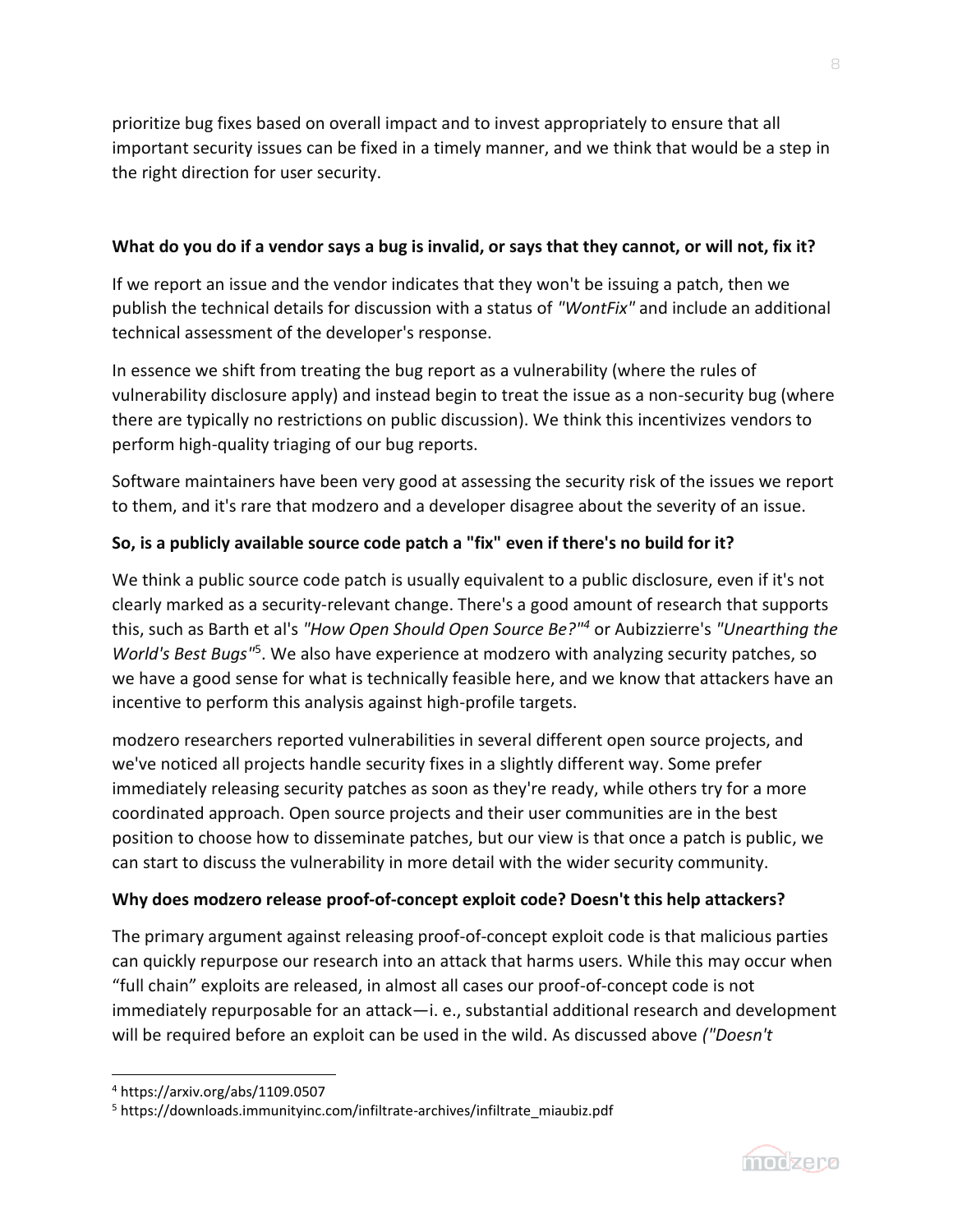*disclosing a vulnerability when there's no fix endanger users?"*), releasing our proof-of-concept code doesn't appear to materially affect attacker capability.

On the flip side, we think there are some benefits to giving defenders concrete data on what an exploit might look like for any particular bug—it can assist network administrators in prioritizing patch deployment, it gives security experts the ability to validate, understand, mitigate and detect some attacks, and it provides public, real-world data to effectively drive the future of secure software development.

#### **modzero has publicly announced the existence of a bug prior to the 90-day deadline in the past. Isn't this a type of disclosure that goes against your own policy?**

From a business perspective, a disclosure at any level of detail can have a range of serious consequences. From a technical and user risk perspective however, the level of detail shared is important to factor in.

In most cases we don't think that announcing the existence of a vulnerability is equivalent to a detailed vulnerability disclosure. All software of sufficient complexity will contain vulnerabilities, so saying things like *"I just reported a vulnerability in the Android media server"* isn't materially useful information for an attacker. It's common that software vendors give early notification of upcoming advisories, and other security researchers have had good success with announcing high-level summaries of pending publications.

One concern we've heard from vendors about announcements like this: customers will often contact their software provider to inquire about the status of a fix or potential mitigations, and this can increase costs.

modzero doesn't currently announce the existence of pending vulnerability fixes, but we're keeping a close eye on how other researchers approach this, and we may experiment with early notifications again in the future if there's sufficient interest in this approach.

#### **Are hardware vulnerabilities treated differently to software vulnerabilities in your disclosure policy?**

For the time being, we intend to apply the same disclosure policy for both hardware and software issues. These cases are rare and often discussed at length, and we have historical precedence for enforcing disclosure deadlines on both hardware and software issues. Each of these discussions has been unique and valuable, and so we think it's too early to reset our expectations specifically for hardware vendors.

All of the systems that we research have different pre-existing constraints and capabilities, and we have observed legacy architectural and process issues that can make timely patch development incredibly challenging for hardware vendors. However, we don't think that resolving hardware security issues in a timely manner is impossible or infeasible, and instead, it